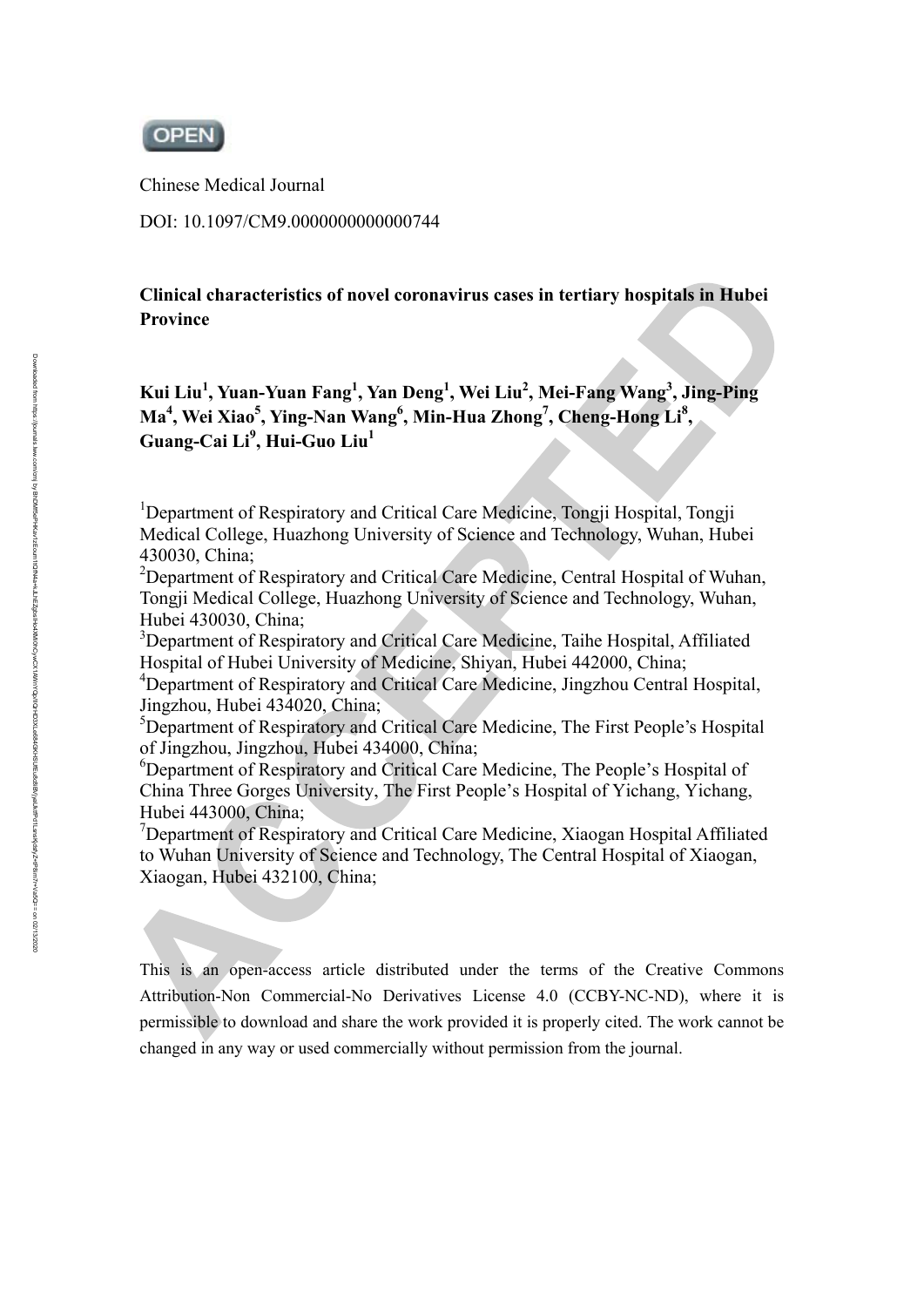<sup>8</sup>Department of Respiratory and Critical Care Medicine, the sixth hospital of Wuhan, Jianghan University, Wuhan, Hubei 430015, China;

<sup>9</sup>Department of Respiratory and Critical Care Medicine, the Central Hospital of Enshi Tujia and Miao Autonmous Prefecture, Enshi Clinical College, Wuhan University, Enshi Tujia and Miao Autonomous Prefecture, Hubei 445000, China.

**Correspondence to:** Prof. Hui-Guo Liu, Department of Respiratory and Critical Care Medicine, Tongji Hospital, Tongji Medical College, Huazhong University of Science and Technology, 1095 Jiefang Avenue, Wuhan, Hubei 430030, China E-Mail: huiguol@163.com

**Edited by:** Xiu-Yuan Hao and Pei-Fang Wei

*Conflicts of interest* 

None.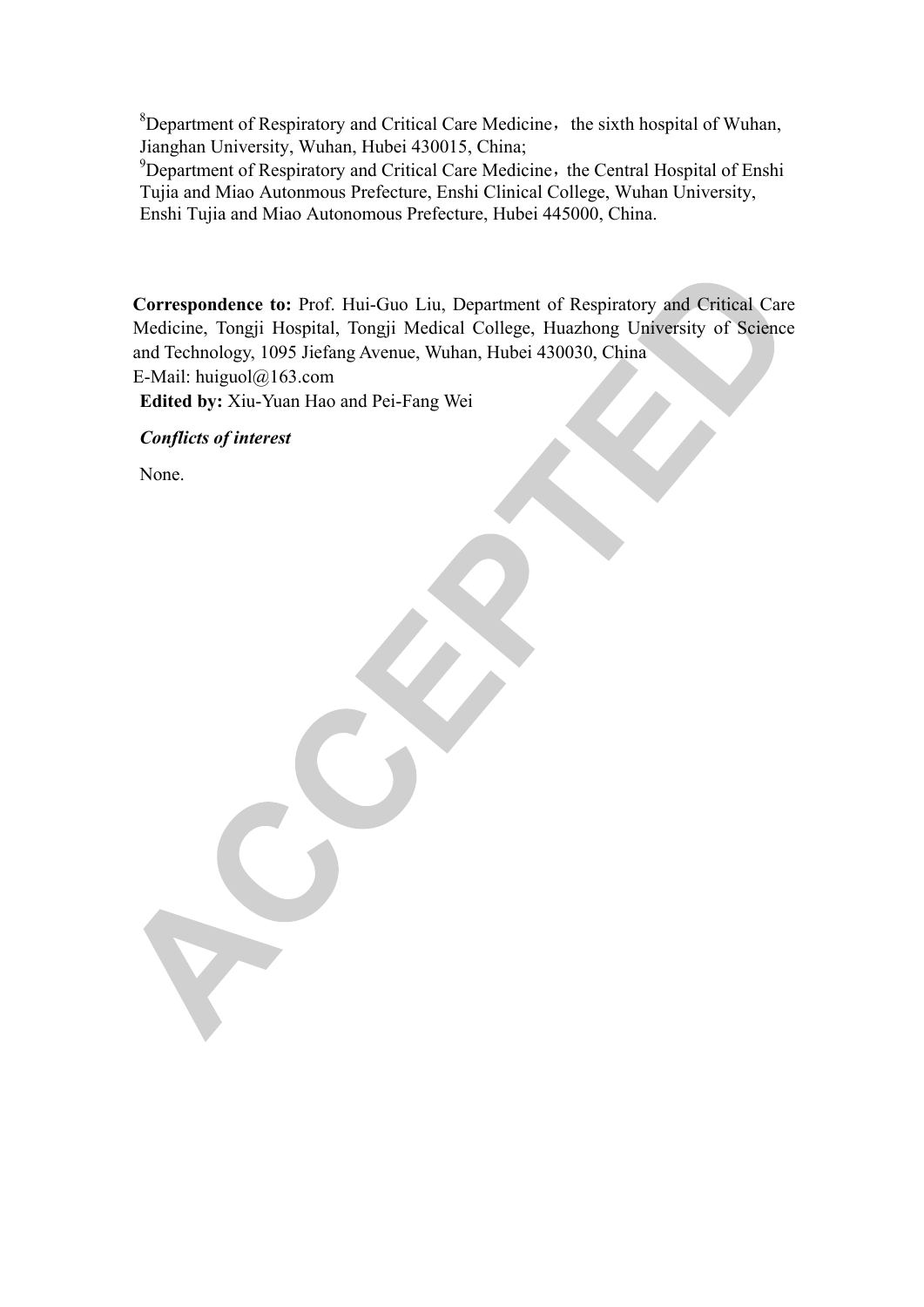#### **Abstract**

**Background:** A novel coronavirus (2019-nCoV) causing an outbreak of pneumonia in Wuhan, Hubei province of China was isolated in January 2020. This study aims to investigate its epidemiological history, and analyzed the clinical characteristics, treatment regimens and prognosis of patients infected with 2019-nCoV during this outbreak.

**Methods:** Clinical data from 137 2019-nCoV-infected patients admitted to the respiratory departments of nine tertiary hospitals in Hubei province from December 30, 2019 to January 24, 2020 were collected, including general status, clinical manifestations, laboratory test results, imaging characteristics, and treatment regimens.

**Results:** None of the 137 patients (61 males, 76 females, aged 20–83 years, mean age  $55 \pm 16$  years) had a definite history of exposure to Huanan Seafood Wholesale Market. Major initial symptoms included fever (112/137, 81.8%), coughing (66/137, 48.2%), and muscle pain or fatigue (44/137, 32.1%), with other, less typical initial symptoms observed at low frequency, including heart palpitations, diarrhea, and headache. Nearly 80% of the patients had normal or decreased white blood cell counts, and 72.3% (99/137) had lymphocytopenia. Lung involvement was present in all cases, with most chest computed tomography scans showing lesions in multiple lung lobes, some of which were dense; ground-glass opacity co-existed with consolidation shadows or cord-like shadows. Given the lack of effective drugs, treatment focused on symptomatic and respiratory support. Immunoglobulin G was delivered to some critically ill patients according to their condition. Systemic corticosteroid treatment did not show significant benefits. Notably, early respiratory support facilitated disease recovery and improved prognosis. The risk of death was primarily associated with age, underlying chronic diseases, and median interval from the appearance of initial symptoms to dyspnea.

**Conclusions:** The majority of patients with 2019-nCoV coronavirus pneumonia present with fever as the first symptom, and most of them still showed typical manifestations of viral pneumonia on chest imaging. Middle-aged and elderly patients with underlying comorbidities are susceptible to respiratory failure and may have a poorer prognosis.

**Keywords**: Human–human transmission; Hubei province; Coronavirus; novel coronavirus (2019-nCoV); Clinical characteristics; Treatment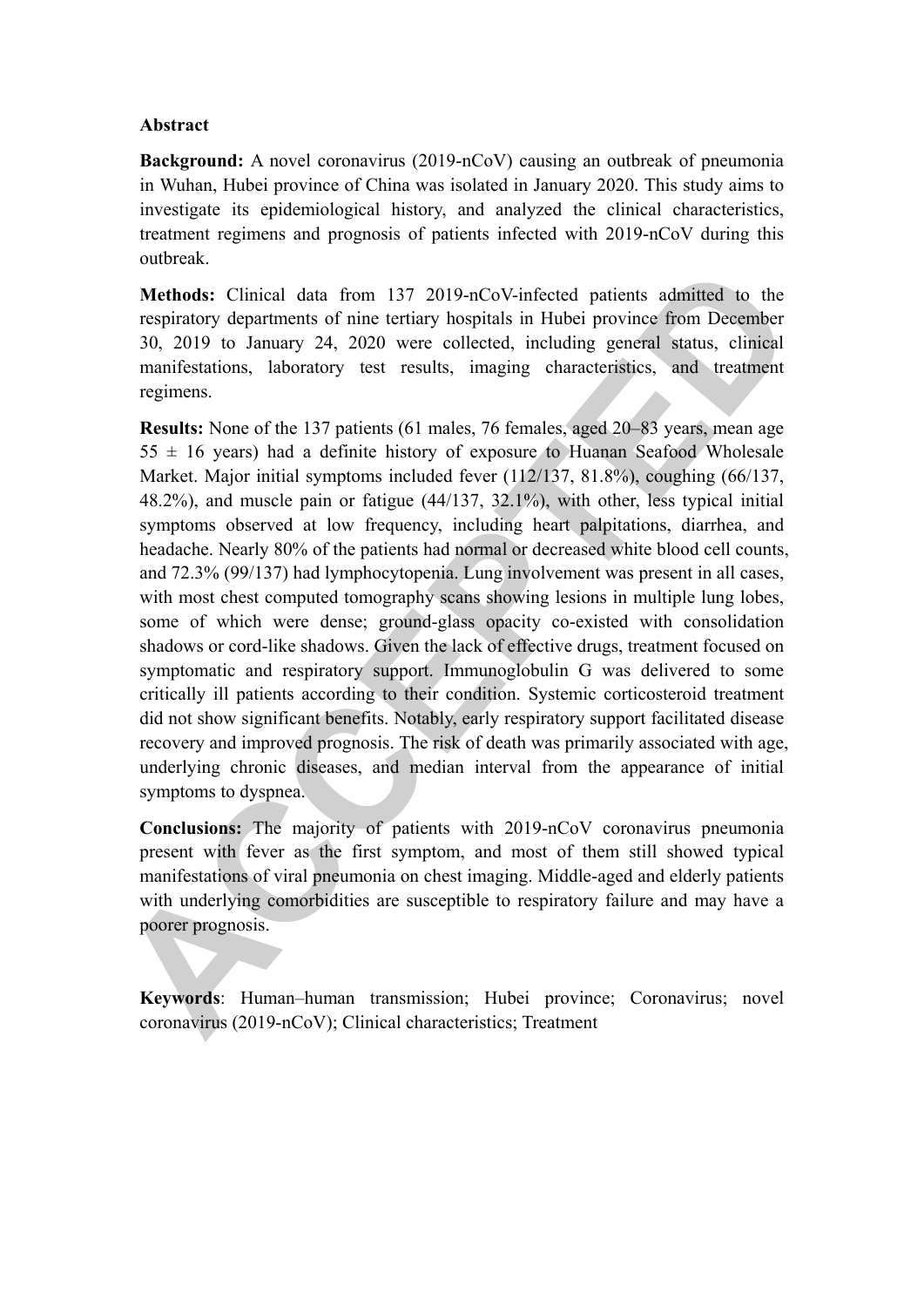### **Introduction**

In late 2019, Wuhan in Hubei province, China became the focus of the world owing to an outbreak of pneumonia with unknown etiology. A pathogen was successfully isolated on January 12, 2020 and named the 2019 novel coronavirus (2019-nCoV).<sup>[1]</sup> As of 6:00 p.m. Beijing time on January 26, 2020, there are more than 2000 confirmed cases worldwide, with over half from Hubei province. Here, we report the clinical manifestations, laboratory test results, imaging characteristics, and treatment regimen of 2019-nCoV-infected patients admitted to several tertiary hospitals in Hubei to provide a basis for further specification of the diagnosis and treatment protocol for this disease.

### **Methods**

## *Ethics*

This study was conducted in accordance with the *Declaration of Helsinki*. Informed consent was waived because of the retrospective nature of the study and the analysis used anonymous clinical data.

## *Patients and inclusion criteria*

Data were analyzed from 137 patients admitted to the respiratory departments identified to be nucleic acid-positive for 2019-nCoV in nine tertiary hospitals in Hubei province from December 30, 2019 to January 24, 2020. Of these patients, 61 were male and 76 were female, with an age range of 20 to 83 years and a mean age of  $55 \pm 16$  years. The inclusion procedures and criteria were as follows. Suspected cases were screened out according to the diagnosis and treatment protocol for novel coronavirus ( $CoV$ ) pneumonia.<sup>[2]</sup> Once selected, respiratory tract secretions and other samples were acquired for real-time fluorescence reverse transcription-polymerase chain reaction (RT-PCR). Patients tested positive for the nucleic acids of this CoV were identified as confirmed cases and enrolled in the study.

# *Sample collection and pathogen identification*

After admission to the hospital, respiratory tract samples including sputum and nasopharyngeal swabs were collected from the patients, which were tested for influena, avian influenza, respiratory syncytial virus, adenovirus, parainfluenza virus, severe acute respiratory syndrome (SARS)-CoV, and Middle East respiratory syndrome (MERS)-CoV, along with routine bacterial, fungal, and pathogenic microorganism tests. Respiratory samples were employed for real-time fluorescence RT-PCR to detect the presence of 2019-nCoV. Total RNA was extracted using TRIzol according to the manufacturer's instructions. Real-time PCR was performed as the instructions by used the 2019-nCoV (ORF1ab/N) nucleic acid detection kit (Bio-germ, Shanghai, China).The following primers and probe for CoV envelope genes were used: forward primer 5′-TCAGAATGCCAATCTCCCCAAC-3', reverse primer 5'-AAAGGTCCACCCGATACATTGA-3', and probe 5′-CY5-CTAGTTACACTAGCCATCCTTACTGC-3′ BHQ1. The amplification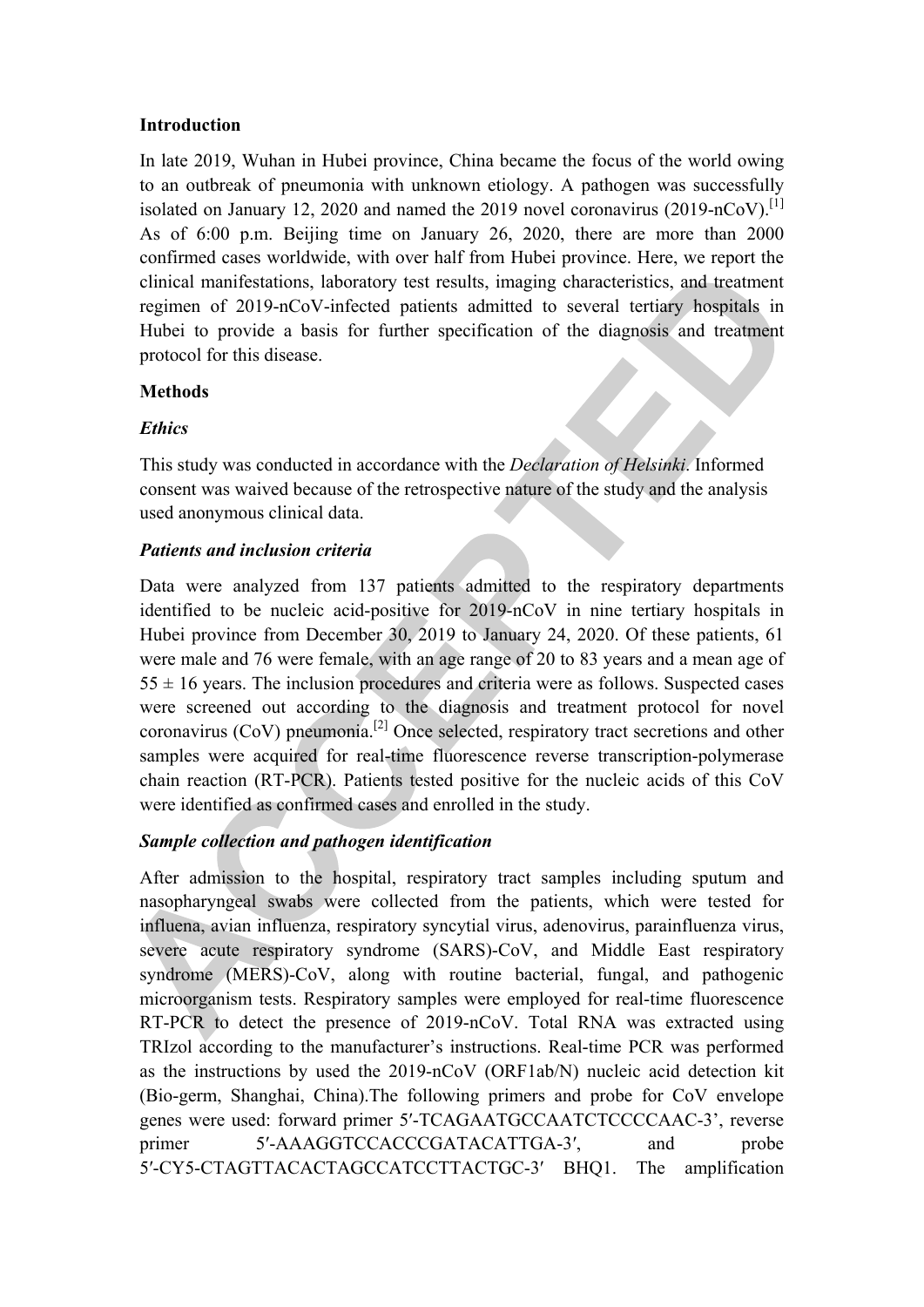conditions were 50°C for 15 min and 95°C for 3 min, followed by 45 cycles of 95°C for 15 s and  $60^{\circ}$ C for 30 s.

## *Data collection*

Basic information (age, gender, smoking history, and comorbidities) was collected for each patient. In addition, epidemiological histories were taken, including (1) long-time vendors, employees, and workers at Huanan Seafood Wholesale Market as of December 1, 2019; (2) staff who conducted 3 h or more work in processing, sale, slaughter, treatment, and transportation activities at Huanan Seafood Wholesale Market 2 weeks prior to disease onset as of December 1, 2019; (3) definite history of contact with birds or wildlife at Huanan Seafood Wholesale Market 2 weeks prior to disease onset as of December 1, 2019; (4) close contact with individuals suspected or confirmed to be infected by the virus, such as common transport or staying in the same room. Clinical manifestations were recorded (fever, coughing/expectoration/myalgia or fatigue/hemoptysis/headache/heart palpitations/diarrhea/dyspnea, etc.), along with disease condition changes. Laboratory test results were compiled, including standard blood counts (absolute white blood cells and lymphocytes), blood biochemistry (alanine transaminase, aspartate transaminase, creatine kinase, creatinine), coagulation function, procalcitonin, C-reactive protein, erythrocyte sedimentation rate, and myocardial enzyme spectrum. Additional data collected included medical imaging, treatment regimens (antiviral, antibacterial, systemic corticosteroid, immunoglobulin G, respiratory support), and prognosis (recovered and discharged, inpatient treatment, or death).

# *Data analysis*

Continuous data are expressed as medians and ranges, and categorical data are presented as counts and percentages.

### **Results**

### *General information*

More than half of confirmed cases included in this study were from Wuhan (69/137, 50.4%). According to epidemiological histories, patients admitted to hospitals in other cities of Hubei province predominantly originated from Wuhan [Figure 1].

Basic characteristics of the study population are summarized in Table 1. The median and mean ages of the patients were 57 years and 55 years, respectively, suggesting that middle-aged and elderly people are more susceptible to infection, whereas healthy, young adult patients were less susceptible. In addition, none of the 137 patients included in this study had a clear history of exposure to Wuhan Huanan Seafood Wholesale Market, suggesting that the virus is capable of secondary or tertiary transmission. This highlights the extreme likelihood of human–human transmission, which aligns with the current national epidemic situation. Moreover, critically ill patients more frequently had an underlying comorbid systemic disease, resulting in a poor prognosis.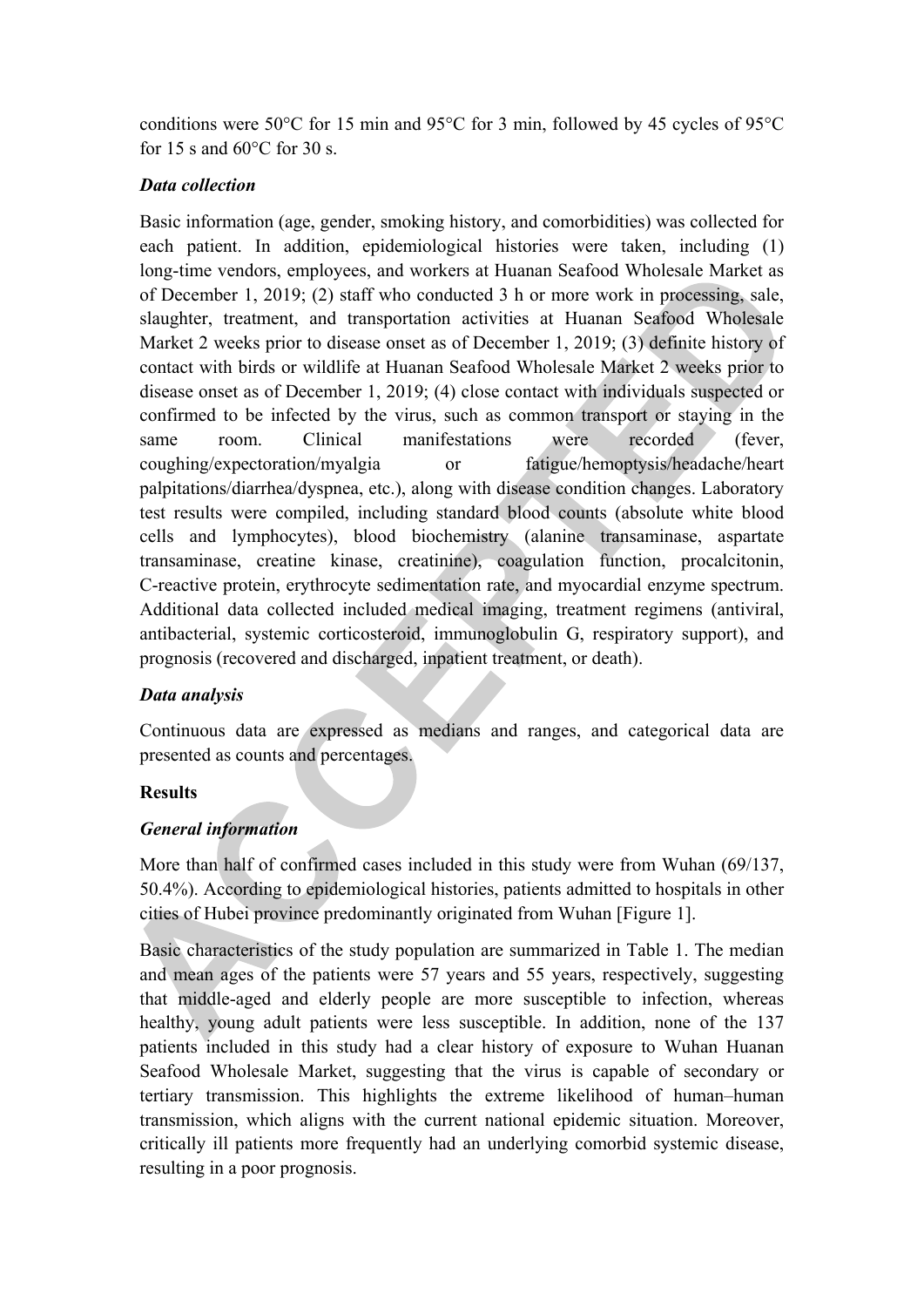#### *Clinical manifestations*

As shown in Table 2, the majority of the patients showed an initial symptom of fever, nearly half of whom developed a high fever. By contrast, one-quarter of the patients did not develop fever, alerting to the need for caution of atypical cases. In addition to fever, the major symptoms were coughing and myalgia or fatigue. Some patients developed initial symptoms in the cardiovascular system, digestive system, and nervous system, which increased the difficulty of diagnosis. The median interval from the onset of initial symptoms to dyspnea or significant symptom aggravation was 7 days, ranging between 1 day (i.e., appearance of acute respiratory distress syndrome) up to 20 days, which was consistent with previous reports.<sup>[3]</sup> Nearly 20% of the patients showed comorbidities with respect to dysfunction of other organs, primarily renal impairment. Patients with underlying cardiovascular diseases often demonstrated comorbid heart failure. Since respiratory support was administered to most of the patients upon admission, oxygen saturation could be maintained at above 90% as indicated by pulse oximetry monitoring.

#### *Laboratory tests and imaging examinations*

A definitive diagnosis of 2019-nCoV was acquired by real-time fluorescence RT-PCR. As shown in Table 3, nearly 80% of the patients had normal or decreased white blood cell counts, and 72.3% (99/137) of the patients developed lymphocytopenia, consistent with the main characteristic of viral infection. The lung images of most patients showed abnormal characteristics that involved both of the lungs in most cases (116/137, 84.7%). Figure 2 shows representative lung images of a patient in which lesions developed in multiple lobes, most of which were dense, and ground-glass opacity co-existed with consolidation or cord-like shadows.

#### *Treatment regimen and prognosis*

At present, there are no drugs available that can target CoVs. Therefore, treatment was focused on symptomatic and respiratory support [Table 4]. Although most patients received empirical antibiotic therapy (119/137, 86.9%), for patients with rapid progression (median interval from onset of initial symptoms to dyspnea less than 3 days), it was recommended that respiratory support (119/137, 86.9%) should be administered as soon as possible, and that γ-immunoglobulin should be administered based on the patient's condition. Although clear medical evidence was not available, intravenous methylprednisolone (30–80 mg/day) was still provided to some patients (40/137, 29.2%) who either suffered from persistent high fevers that did not subside or showed significant short-term disease progression determined by imaging results. Based on the mechanism of action of the drug, it was expected that systemic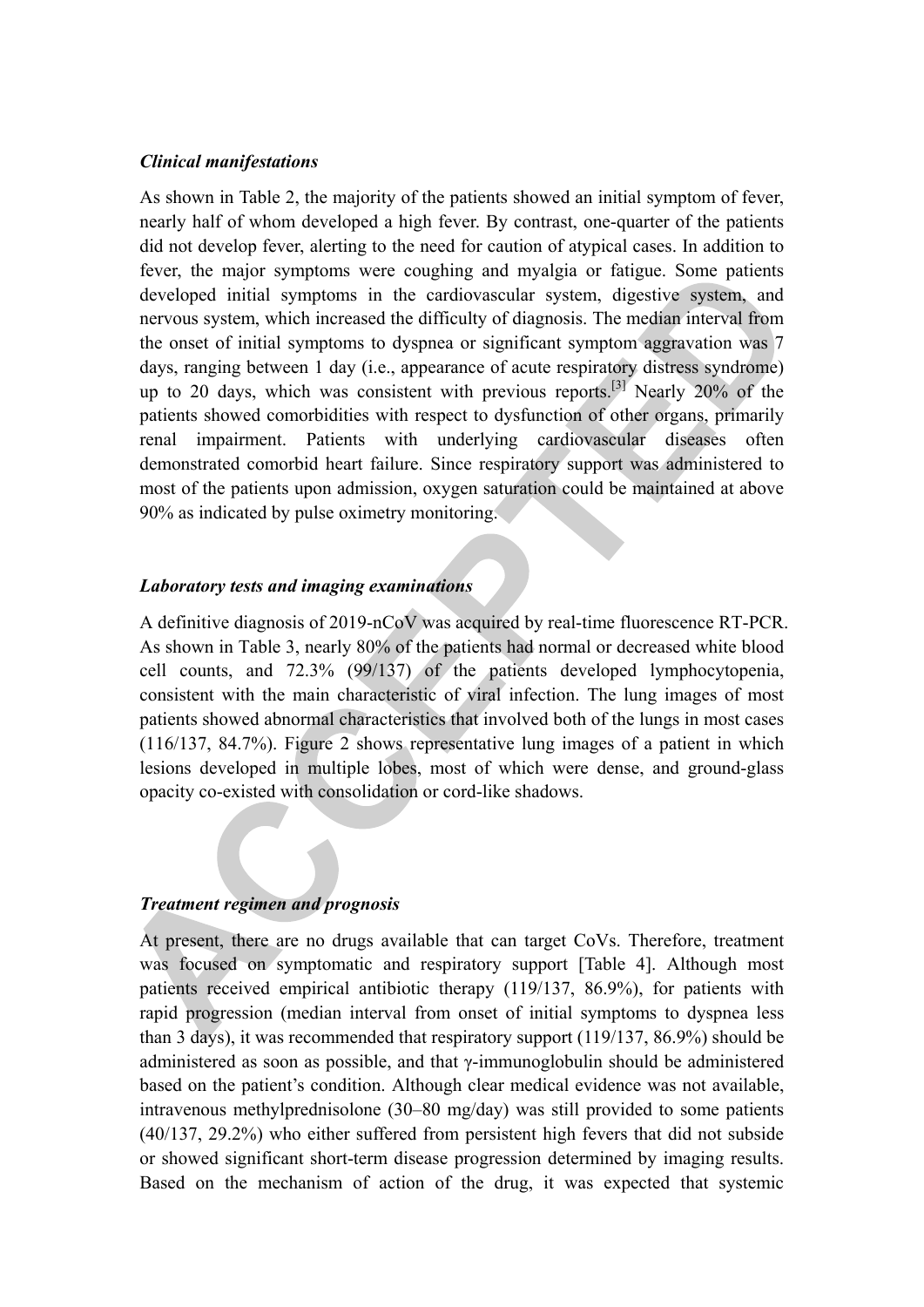corticosteroid treatment could inhibit a cytokine storm and promote the absorption of exudative lesions. However, this treatment neither significantly shortened the disease course nor improved the prognosis.

For example, the images in Figure 3 are from a patient who was treated with 40 mg intravenously (iv) every day (qd) methylprednisolone after admission. On day 6 of treatment, review of the lung computed tomography (CT) scan showed significant lesion progression and the patient ultimately died, indicating that lung changes caused by the novel CoV were not inhibited by corticosteroid as was expected.

None of the patients is currently on invasive respiratory support and extracorporeal membrane oxygenation (ECMO). This is likely because the patients included in this study were predominantly admitted to the respiratory department and therefore relevant data from the intensive care unit and other departments are insufficient, which could lead to a biased conclusion. Sixteen of the 137 (11.7%) patients eventually died from complications of this infection. This is a higher mortality rate than previously reported  $(24/549)$ ,<sup>[4]</sup> which might be attributed to the fact that these were all inpatients with more critical conditions than most other patients infected in this outbreak.

#### **Discussion**

CoV, as an enveloped RNA virus that is ubiquitous in humans, other mammals, and birds, can cause respiratory, digestive, liver and nervous system disorders.[5,6] To date, six CoVs have been known to cause human infection.[7] Among them, two zoonotic viruses, SARS-CoV and MERS-CoV, were responsible for serious outbreaks: in China in 2002–2003<sup>[8,9]</sup> and in the Middle East in 2012,<sup>[10]</sup> respectively. In addition, cross-species infection and occasional spillover events may lead to the cyclical emergence of new CoVs.<sup>[11]</sup> In December 2019, a "pneumonia of unknown etiology" appeared in Wuhan in Hubei province, the cause of which has since been confirmed as the 2019-nCoV. Of particular concern, our observations found that 137 patients had no clear history of exposure to the Wuhan Huanan seafood market, suggesting a strong likelihood of significant human-to-human transmission of the disease. At the meantime, the rapid increase in cases across the country so far confirms the virus's human-to-human transmission.

The rapid spread of 2019-nCoV is reminiscent of the SARS outbreak in China in 2003. Although more widespread transmission of the SARS virus was successfully prevented, owing to inadequate experience with outbreaks of this nature at the time, SARS-CoV still caused more than 8000 infections leading to 774 deaths.<sup>[12]</sup> The typical clinical manifestations of SARS included sudden fever (usually >38°C) accompanied by chills or headache, myalgia, fatigue, and coughing. Some patients also developed significant respiratory distress within a short period. Laboratory tests showed either a normal or decreased peripheral white blood cell count. Imaging showed focal or patch-like shadows or reticular exudates, although this did rapidly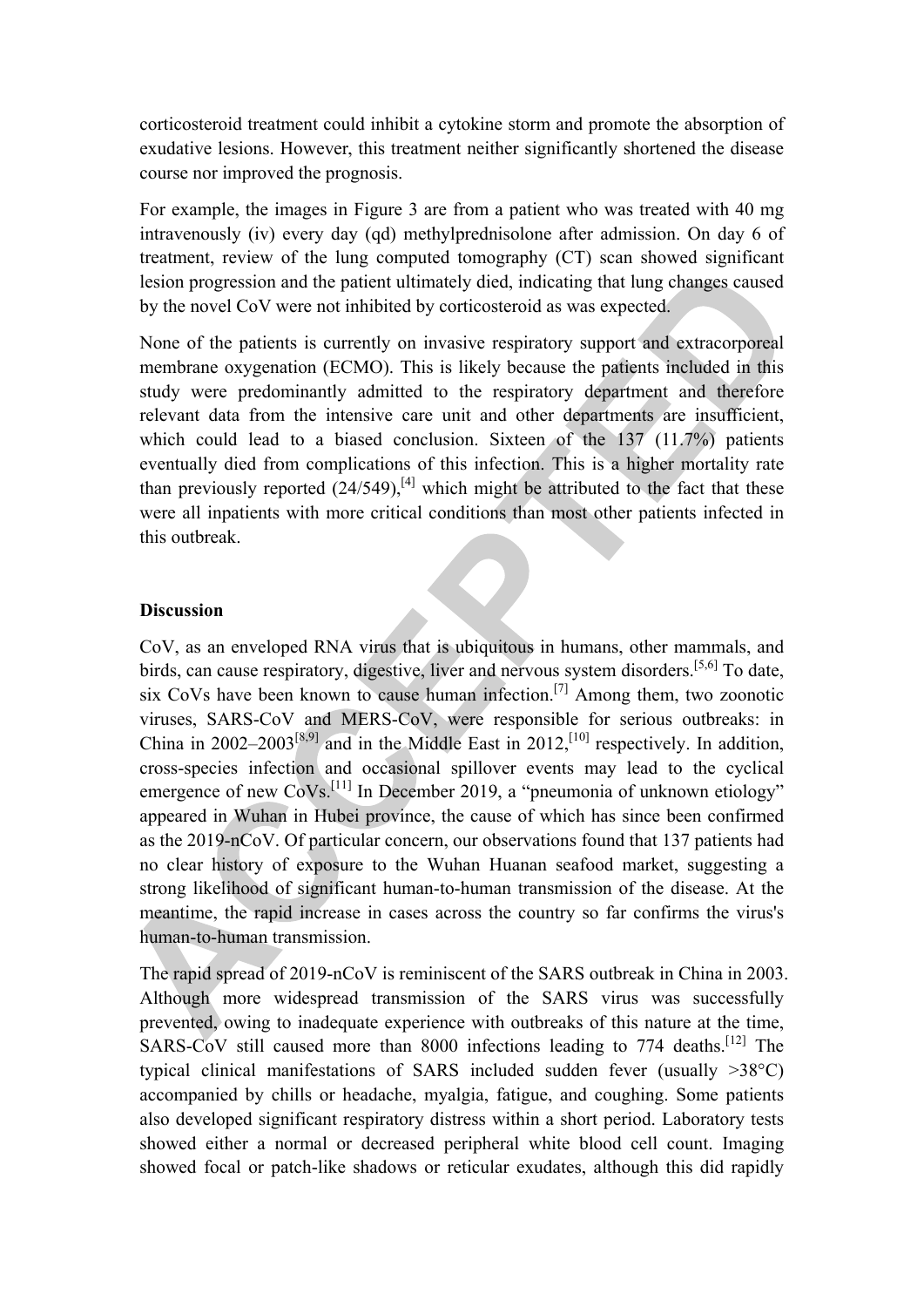progress to diffuse consolidations in some patients.[13] In the present cohort of patients, the typical initial symptoms of 2019-nCoV were primarily fever, most of which were high fevers that occurred within several days and were not alleviated by routine anti-infective drugs. However, some middle-aged and elderly patients with underlying comorbidities only developed a moderate, low, or no fever during the disease course. In addition, some patients suffered from fatigue and dry cough on disease onset.

Nevertheless, these atypical initial symptoms deserve similar attention with the more common symptoms. For example, there have been reports of patients with novel CoV pneumonia presenting with diarrhea as the initial symptom of disease onset.[14] Some patients presented with elevated troponin levels and myocarditis.[15] Others developed headache, myalgia, and other symptoms similar to those of influenza.<sup>[14]</sup> It should be emphasized that the author observed that some patients in the outpatient clinic even had no obvious symptoms, or came to see the doctor only with "discomfort". Moreover, a previous study reported that one asymptomatic patient was diagnosed as  $2019\text{-nCoV}$ ;  $^{[16]}$  therefore, the presence of asymptomatic carriers requires due attention, and relevant contacts should be tracked and isolated as soon as possible. In this study, routine peripheral blood tests showed either normal or decreased white blood cell counts and lymphocytopenia, as well as elevated C-reactive protein and erythrocyte sedimentation rates, all of which are generally consistent with previous reports of patients with novel CoV pneumonia.<sup>[3]</sup> In these patients, early-stage lung CT scans mostly showed multiple, small patch-like shadows and interstitial changes, which were more obvious in the extrapulmonary region. These shadows subsequently progressed to multiple ground-glass opacities in both lungs, along with infiltration shadows with a "large white lung" observed in more severe cases. The median interval from the onset of initial symptoms to dyspnea was 7 days. In some severe cases, the disease rapidly progressed to acute respiratory distress syndrome, septic shock, refractory metabolic acidosis, and coagulation disorder, eventually leading to death.

Based on present data, the mortality rate of 2019-nCoV is lower than that of SARS. [12,17] Moreover, there are some other notable epidemiological differences between the two outbreaks. For example, most of the critically ill SARS patients were young adults who required invasive ventilation for treatment, whereas most of the critically ill patients included in this study were middle-aged and elderly people. This age difference may have contributed to the poor prognosis in some cases. Thus, the proportion of young adult patients with SARS with moderate and severe disease was substantially higher than that of young adult patients with the novel CoV. However, this is not a reason to not take this new threat seriously. Although the mortality caused by the novel CoV is seemingly lower than that of SARS, its incubation period may be longer, producing a much larger number of potential asymptomatic carriers. This possibility imposes further pressure on securing a definitive diagnosis of the disease and containment of its transmission.

Based on the experience and lessons learned from the SARS and MERS outbreaks, the treatment site and protocol for confirmed cases of novel CoV pneumonia are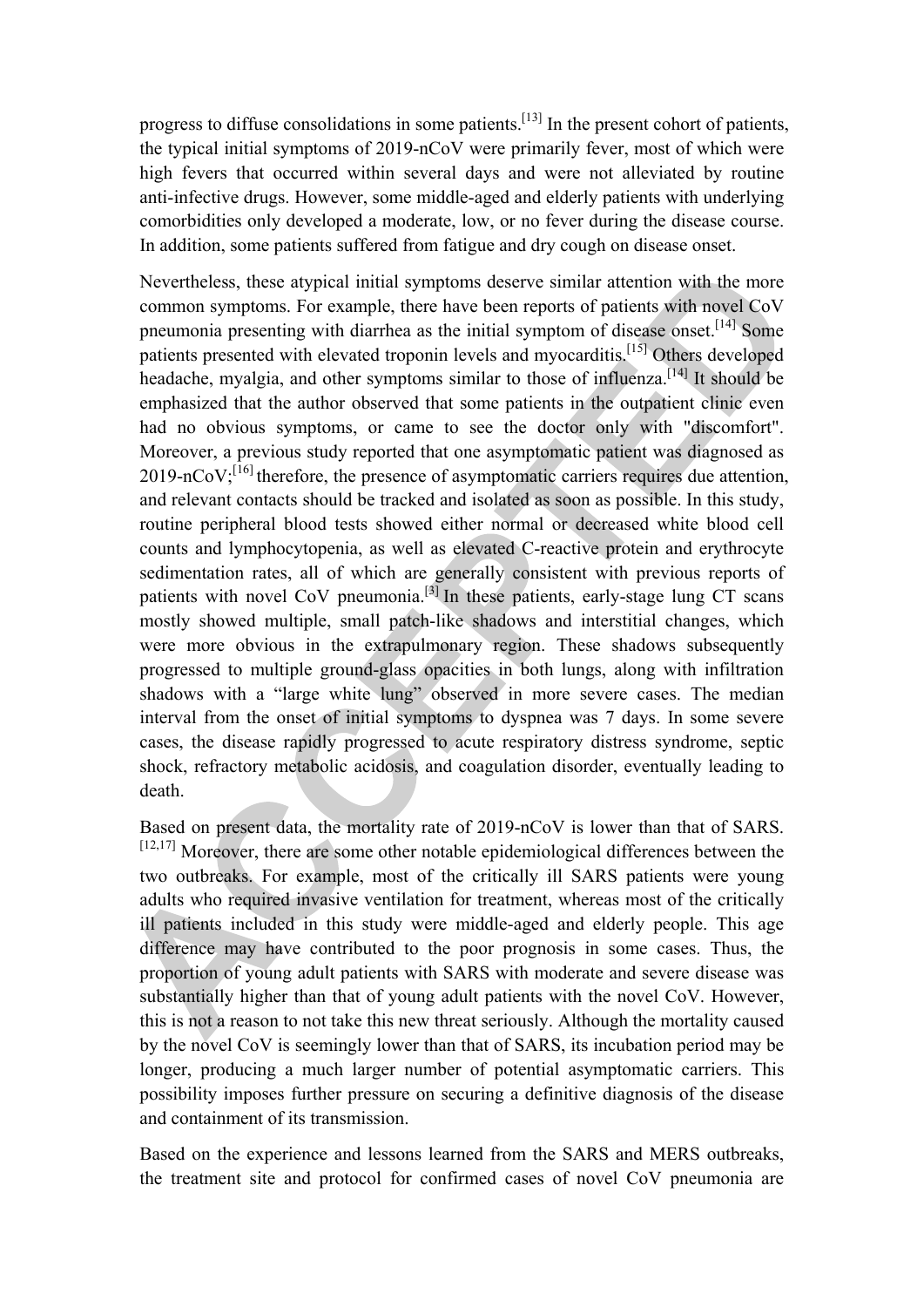decided by disease severity: patients with mild symptoms (i.e., coughing, low-grade fever, runny nose, and asymptomatic sore throat) are quarantined at home, whereas patients with moderate or severe disease are hospitalized for treatment. Our study cohort included only patients who were already critically ill. As there is currently no effective drug against the novel CoV, symptomatic treatment and respiratory support were provided. Since the large-dose glucocorticoids used in the treatment of SARS resulted in serious adverse reactions<sup> $[18,19]$ </sup> but did not effectively decrease the mortality rate of CoV infection,<sup>[20-22]</sup> we treated patients with low-dose (30–80 mg/day) and short-term (3–5 days) methylpredisolone to alleviate the pulmonary exudates and inhibit a systemic cytokine storm. Unfortunately, this treatment did not provide significant benefits. As an alternative, intravenous injection with γ-immunoglobulin can be offered; however, more clinical data are required to determine the efficacy of this treatment. In the middle and late stages of the disease, patients often develop additional bacterial or even fungal infections; therefore, careful attention must be paid to the rational use of antibiotics. In addition to the aforementioned treatments, respiratory support should be provided as early as possible. In this cohort, different types of oxygen therapy were administered according to each patient's pulse oximetry oxygen saturation and oxygenation index. For most patients, early non-invasive ventilation could promote positive outcomes. Alternatively, for critically ill patients, invasive ventilation or even extracorporeal membrane oxygenation (ECMO) should be considered. To date, ECMO has been successfully used to resuscitate one critically ill patient infected with this new CoV. Several drugs have already been tested against the novel CoV and relevant clinical observation studies have been initiated with encouraging preliminary results. In particular, research on anti-coronaviral drugs and vaccines should be a continuous priority. None of these currently tested treatments was used in our cohort of patients, and thus their efficacy remains unknown.

Our study has some limitations. For example, all of the patients included in this study were inpatients and our sample size was relatively small. We did not collect and analyze data from outpatients with mild symptoms or from suspected patients under home observation and awaiting a definitive diagnosis. This may result in some bias in our general understanding of the disease. In addition, since most of the patients in this study were admitted to the respiratory departments of some tertiary hospitals in Hubei province, data from the intensive care units and other departments are insufficient, which can similarly lead to a biased understanding of the disease. On this basis, a broader and larger study is necessary in the immediate future.

In conclusion, by analyzing 137 confirmed cases of infection with the 2019-nCoV in some tertiary hospitals in Hubei province, we preliminarily identified major clinical characteristics and corresponding treatment principles for the disease. However, there is still a large gap in our understanding of the origin, epidemiology, and persistence of human transmission of this disease. Therefore, continuous monitoring and tracing is required to secure an in-depth understanding of the disease, thereby providing an improved evidentiary basis for standardizing the diagnosis and treatment of  $2019 - nCoV$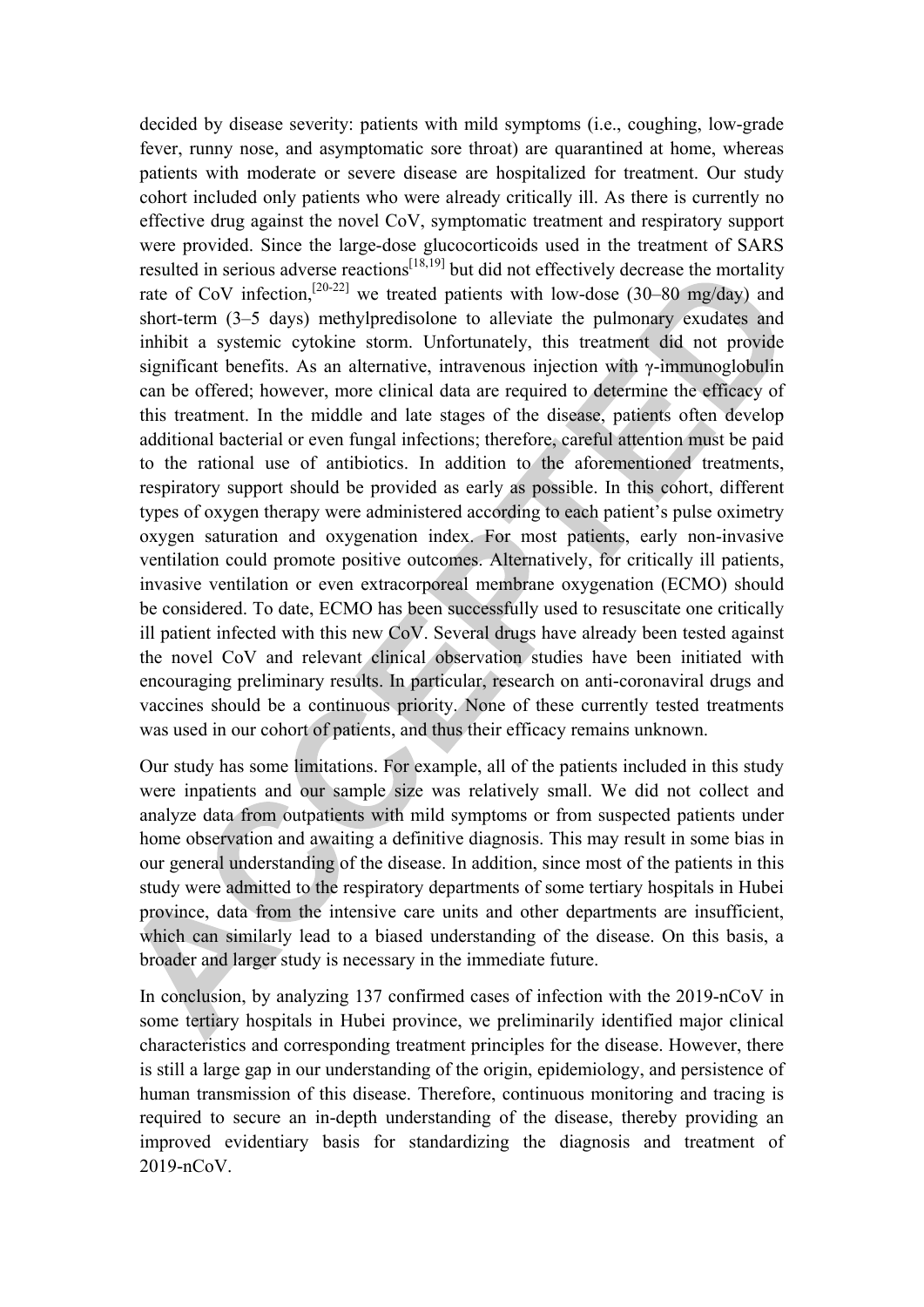# *Conflicts of interest*

None.

# **References**

- 1. Novel Coronavirus (2019-nCoV). Geneva: World Health Organization, 2019. Available from: https://www.who.int/emergencies/diseases/novel-coronavirus
- -2019 [Last accessed on 2020 January 26].
- 2. Diagnosis and treatment protocol for novel coronavirus pneumonia  $(3<sup>rd</sup>$  interim edition). China NHCOTPSRO. Available from: http://www.nhc.gov.cn/xcs/zhengcwj/202001/f492c9153ea9437bb587ce2ffcbee1fa/f iles/39e7578d85964dbe81117736dd789d8f.pdf. [Last accessed on 2020 January 26].
- 3. Huang C, Wang Y, Li X, Ren L, Zhao J, Hu Y, *et al.* Clinical features of patients infected with 2019 novel coronavirus in Wuhan, China. Lancet 2020. doi: 10.1016/s0140-6736(20)30183-5.
- 4. A cumulative number of 549 novel coronavirus cases was reported in Hubei province. Hubei Provincial People's Government. Available from: http://www.hubei.gov.cn/zhuanti/2020/gzxxgzbd/zxtb/202001/t20200124\_2014817. shtml. [Last accessed on 2020 January 24].
- 5. Weiss SR, Leibowitz JL. Coronavirus pathogenesis. Adv Virus Res 2011;81:85–164. doi: 10.1016/b978-0-12-385885-6.00009-2.
- 6. Zhou P, Fan H, Lan T, Yang XL, Shi WF, Zhang W, *et al.* Fatal swine acute diarrhoea syndrome caused by an HKU2-related coronavirus of bat origin. Nature 2018;556:255–258. doi: 10.1038/s41586-018-0010-9.
- 7. Su S, Wong G, Shi W, Liu J, Lai ACK, Zhou J, *et al.* Epidemiology, genetic recombination, and pathogenesis of coronaviruses. Trends Microbiol 2016;24:490–502. doi: 10.1016/j.tim.2016.03.003.
- 8. Normile D. Infectious diseases. Battling SARS on the frontlines. Science 2003;300:714–715. doi: 10.1126/science.300.5620.714.
- 9. Zhong NS, Zheng BJ, Li YM, Poon, Xie ZH, Chan KH, *et al.* Epidemiology and cause of severe acute respiratory syndrome (SARS) in Guangdong, People's Republic of China, in February, 2003. Lancet 2003;362:1353–1358. doi: 10.1016/s0140-6736(03)14630-2.
- 10. Zaki AM, Van Boheemen S, Bestebroer TM, Osterhaus AD, Fouchier RA. Isolation of a novel coronavirus from a man with pneumonia in Saudi Arabia. N Engl J Med 2012;367:1814–1820. doi: 10.1056/NEJMoa1211721.
- 11. Wong G, Liu W, Liu Y, Zhou B, Bi Y, Gao GF. MERS, SARS, and Ebola: The role of super-spreaders in infectious disease. Cell Host Microbe 2015;18:398–401. doi: 10.1016/j.chom.2015.09.013.
- 12. Summary of probable SARS cases with onset of illness from 1 November 2002 to 31 July 2003. Geneva: World Health Organization. Available from: https://www.who.int/csr/sars/country/table2003\_09\_23/en/. [Last accessed on 2020 January 26].
- 13. Hui DS, Wong PC, Wang C. SARS: clinical features and diagnosis. Respirology 2003;8:S20–S24. doi: 10.1046/j.1440-1843.2003.00520.x.
- 14. Decognition and protection of non-respiratory first symptoms in patients with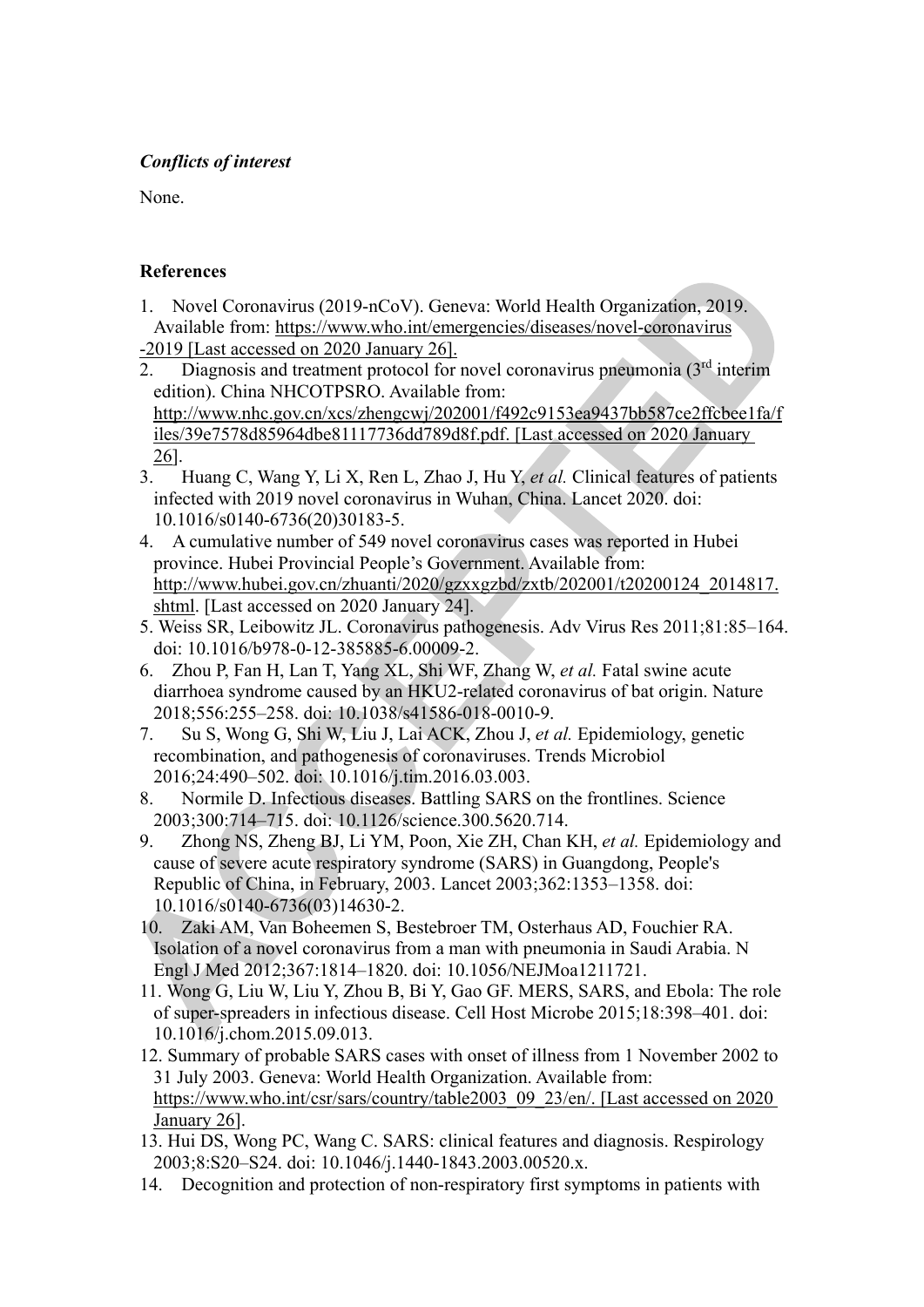novel coronavirus pneumonia (2019-ncov). Rennin Hospital of Wuhan University. Available from: http://www.xinhuanet.com/2020-01/24/c\_1125500055.htm.[Last accessed on 2020 January 30].

- 15. Wuhan Municipal Health Commission. Latest report on the novel coronavirus pneumonia from Wuhan Municipal Health Commission. Available from: http://wjw.wuhan.gov.cn/front/web/showDetail/2020011609057. [Last accessed on 2020 January 26].
- 16. Chan JF, Yuan S, Kok KH, et al. A familial cluster of pneumonia associated with the 2019 novel coronavirus indicating person-to-person transmission: a study of a family cluster. Lancet, 2020: DOI: 10.1016/s0140-6736(20)30154-9
- 17. Daily broadcast: New coronavirus (2020.01.24). DXY public number. Available from:

http://infect.dxy.cn/article/676158?keywords=%E6%AF%8F%E6%97%A5%E7%9 6%AB%E6%83%85. [Last accessed on 2020 January 30].

- 18. Griffith JF, Antonio GE, Kumta SM, Hui DS, Wong JK, Joynt GM, *et al.*  Osteonecrosis of hip and knee in patients with severe acute respiratory syndrome treated with steroids. Radiology 2005;235:168–175. doi: 10.1148/radiol.2351040100.
- 19. Xu N, Zhou L, Xu M. Analysis of glucocorticoid treatment in 453 cases of infectious atypical pneumonia. Chinese Journal of Hospital Pharmacy 2005;2:58–59.
- 20. Ho W. Guideline on management of severe acute respiratory syndrome (SARS). Lancet 2003;361:1313–1315. doi: 10.1016/s0140-6736(03)13085-1.
- 21. Levy MM, Baylor MS, Bernard GR, Fowler R, Franks TJ, Hayden FG, *et al.*  Clinical issues and research in respiratory failure from severe acute respiratory syndrome. Am J Respir Crit Care Med 2005;171:518–526. doi: 10.1164/rccm.200405-621WS.
- 22. Peiris JS, Chu CM, Cheng VC, Chan KS, Hung IF, Poon LL, *et al.* Clinical progression and viral load in a community outbreak of coronavirus-associated SARS pneumonia: a prospective study. Lancet 2003;361:1767–1772. doi: 10.1016/s0140-6736(03)13412-5.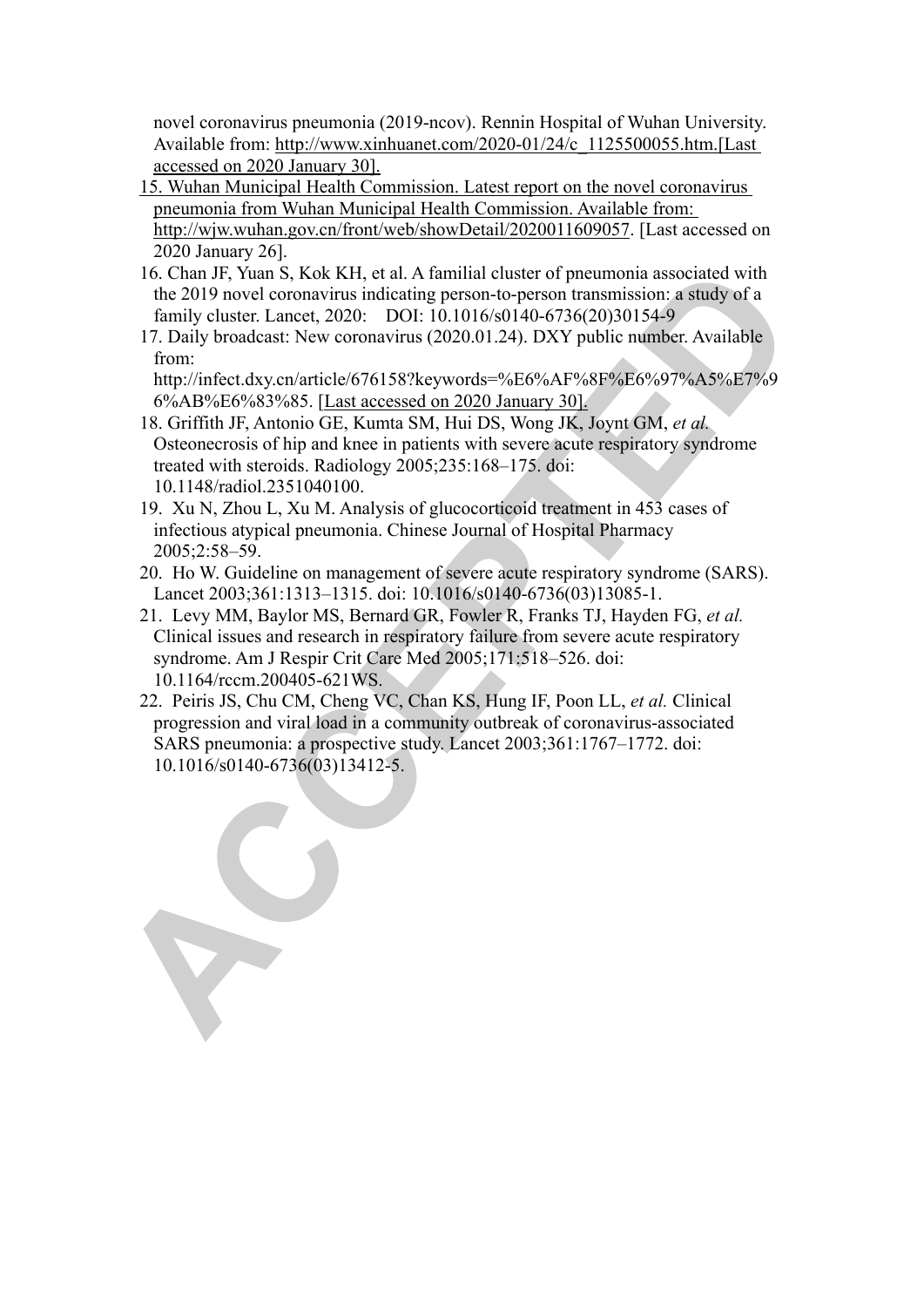| <b>Items</b>                                                           | $\boldsymbol{n}$ | Percentage, % |
|------------------------------------------------------------------------|------------------|---------------|
| Age, years                                                             | $57(20-83)$      |               |
| Gender                                                                 |                  |               |
| Male                                                                   | 61               | 44.5          |
| Female                                                                 | 76               | 55.5          |
| History of exposure to<br>Huanan<br>Seafood<br><b>Wholesale Market</b> | $\boldsymbol{0}$ |               |
| Comorbidity                                                            | 27               | 19.7          |
| Hypertension                                                           | 13               | 9.5           |
| Cardiovascular disease                                                 | 10               | 7.3           |
| Chronic<br>obstructive<br>pulmonary disease                            | $\overline{2}$   | 1.5           |
| Diabetes                                                               | 14               | 10.2          |
| Malignancy                                                             | $\overline{2}$   | 1.5           |
| Other chronic diseases                                                 | 24               | 17.5          |

**Table 1: Demographic and general characteristics of 2019- novel**  coronavirus-infected patients included in the study  $(N = 137)$ .

# **Table 2: Clinical manifestations and physical signs of 2019- novel**  coronavirus-infected patients  $(N = 137)$ .

| Items                 | $\boldsymbol{n}$ | Percentage, % |
|-----------------------|------------------|---------------|
| Initial symptom       |                  |               |
| Fever                 | 112              | 81.8          |
| $<$ 37.3 $^{\circ}$ C | 28               | 25.0          |
| $37.3 - 38$           | 29               | 25.9          |
| $38.1 - 39$           | 35               | 31.3          |
| $>39^{\circ}$ C       | 20               | 17.7          |
| Cough                 | 66               | 48.2          |
| Myalgia or fatigue    | 44               | 32.1          |
| Expectoration         | 6                | 4.4           |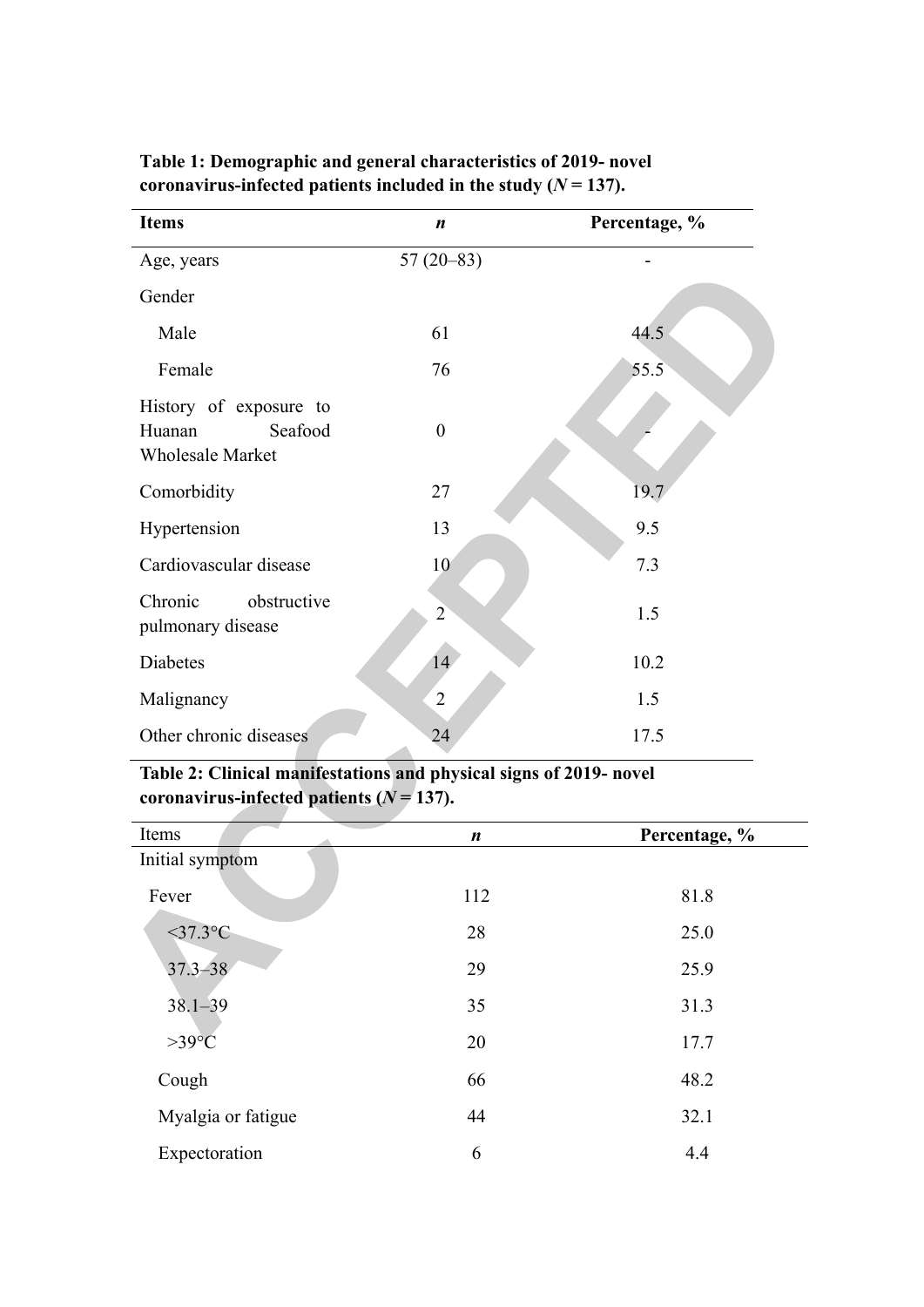| Hemoptysis                                                                                               | 7          | 5.1  |
|----------------------------------------------------------------------------------------------------------|------------|------|
| Headache                                                                                                 | 13         | 9.5  |
| Diarrhea                                                                                                 | 11         | 8.0  |
| Heart palpitations                                                                                       | 10         | 7.3  |
| Dyspnea                                                                                                  | 26         | 19.0 |
| Interval from disease onset<br>to dyspnea or significant<br>symptom aggravation,<br>days, median (range) | $7(1-20)$  |      |
| Comorbid organ<br>dysfunction                                                                            | 26         | 18.9 |
| Blood oxygen<br>saturation, %                                                                            | 94 (89-98) |      |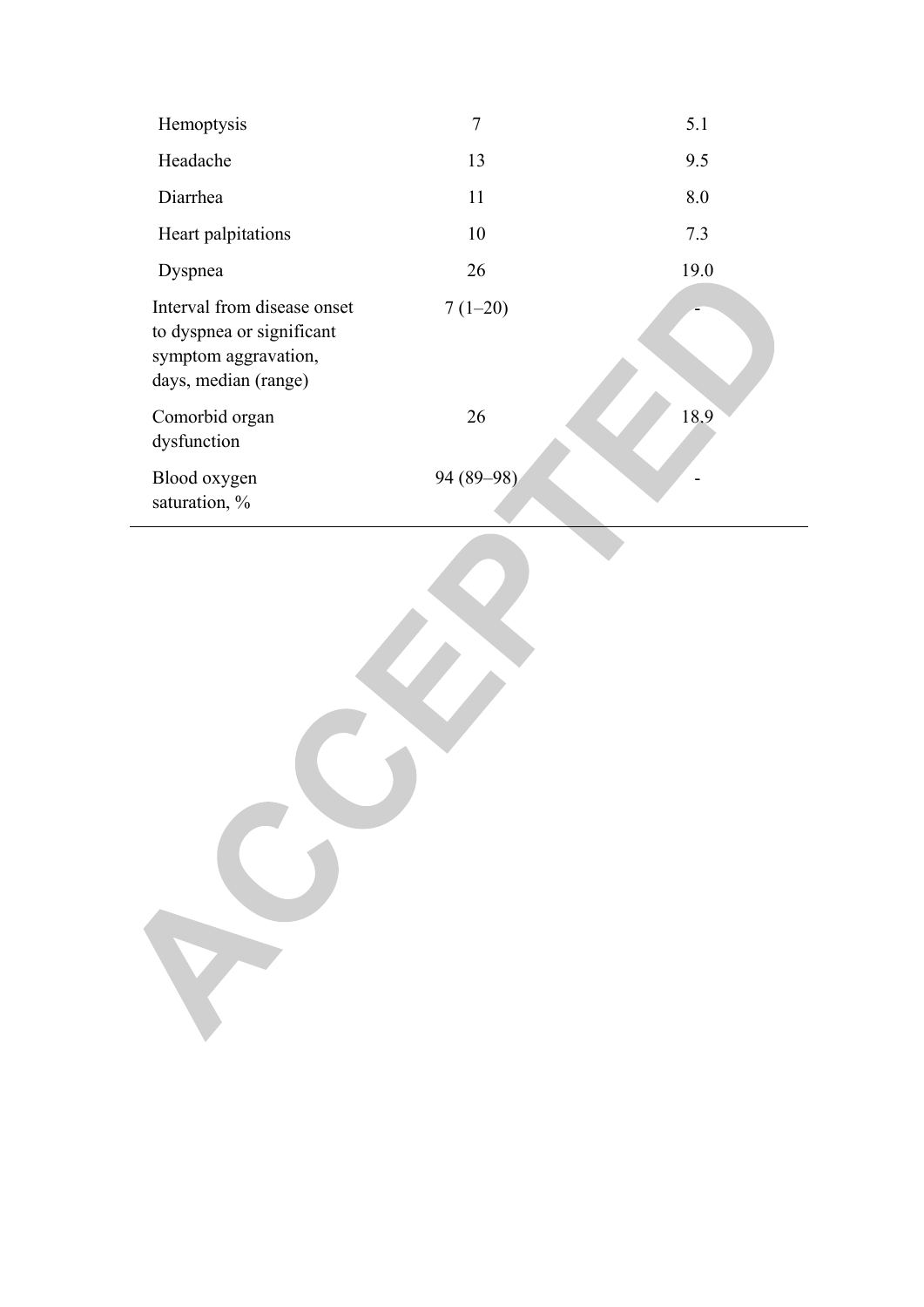| <b>Items</b>                                                                | $\boldsymbol{n}$  | Percentage, % |
|-----------------------------------------------------------------------------|-------------------|---------------|
| White blood cell count,<br>$\times 10^9$ /L                                 |                   |               |
| $\leq 4$                                                                    | 51                | 37.2          |
| $4 - 10$                                                                    | 60                | 43.8          |
| >10                                                                         | 26                | 19.0          |
| Lymphocyte count,<br>$\times 10^9$ /L                                       |                   |               |
| < 1.0                                                                       | 99                | 72.3          |
| >1.0                                                                        | 38                | 27.7          |
| White blood cell<br>count/lymphocyte count                                  | $7.6(2.2 - 26.8)$ |               |
| <b>Elevated C-reactive</b><br>protein                                       | 115               | 83.9          |
| Positive etiology                                                           | 137               | 100           |
| <b>Bilateral lung</b><br>involvement in lung<br>computed tomography<br>scan | 116               | 84.7          |
| Early stage (multiple<br>patch-like shadows)                                | 36                | 31.0          |
| Middle stage<br>(ground-glass opacity<br>in both lungs)                     | 55                | 47.4          |
| Late stage<br>(consolidation shadow)                                        | 25                | 21.6          |

**Table 3: Laboratory test and imaging data for 2019- novel coronavirus-infected patients (***N***=137).**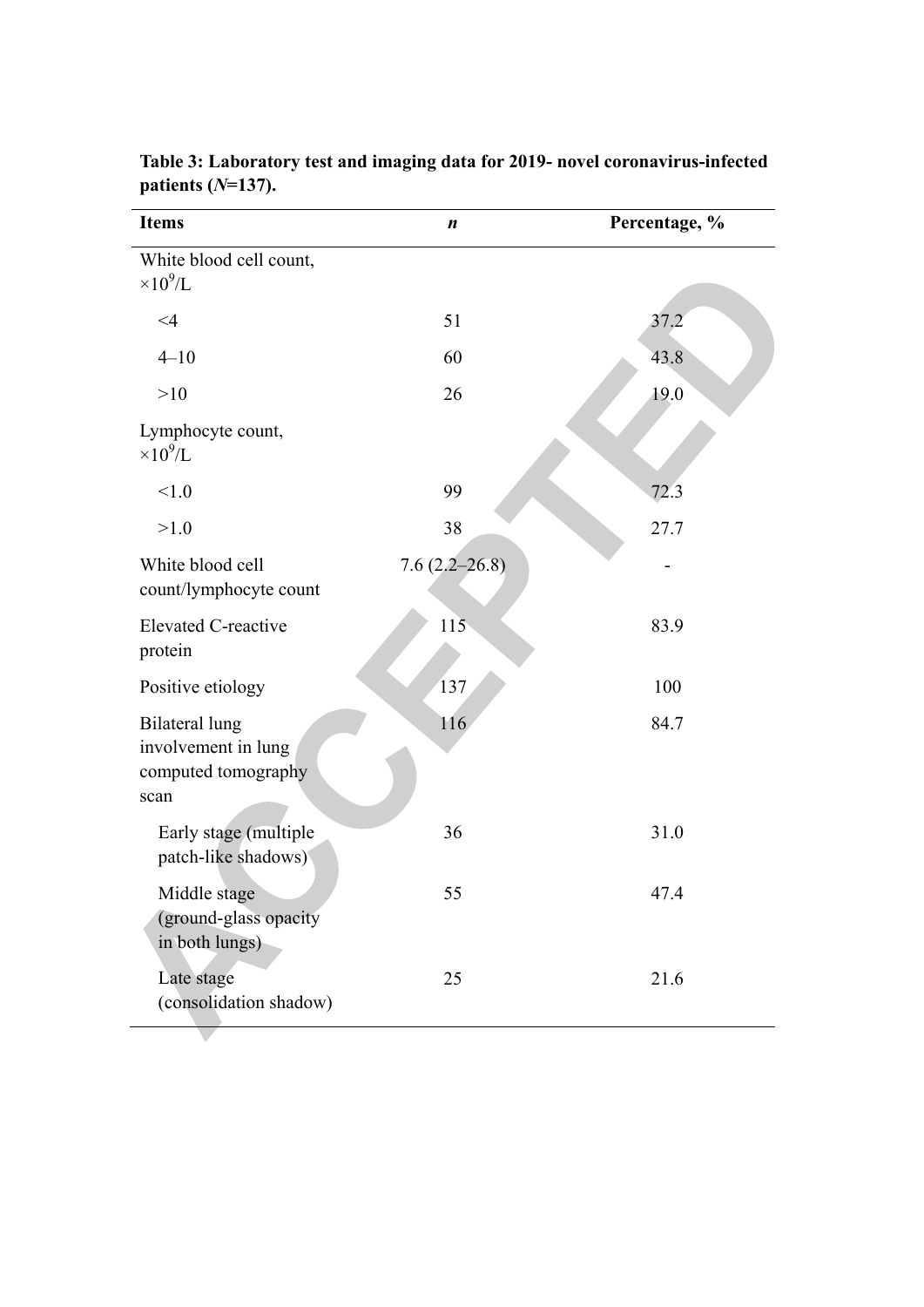| <b>Items</b>                         | $\boldsymbol{n}$ | Percentage, % |
|--------------------------------------|------------------|---------------|
| Treatment                            |                  |               |
| Antiviral treatment                  | 105              | 76.6          |
| Antibacterial treatment              | 119              | 86.9          |
| Systemic corticosteroid<br>treatment | 40               | 29.2          |
| Human<br>$\gamma$ -immunoglobulin    | 44               | 32.1          |
| Respiratory support                  | 119              | 86.9          |
| Nasal cannula                        | 85               | 62.0          |
| Non-invasive<br>ventilation          | 34               | 24.8          |
| Prognosis                            |                  |               |
| Improved<br>and<br>discharged        | 44               | 32.1          |
| Inpatient treatment                  | 77               | 56.2          |
| Death                                | 16               | 11.7          |

**Table 4: Treatment regimen and prognosis of 2019- novel coronavirus-infected**  patients  $(N = 137)$ .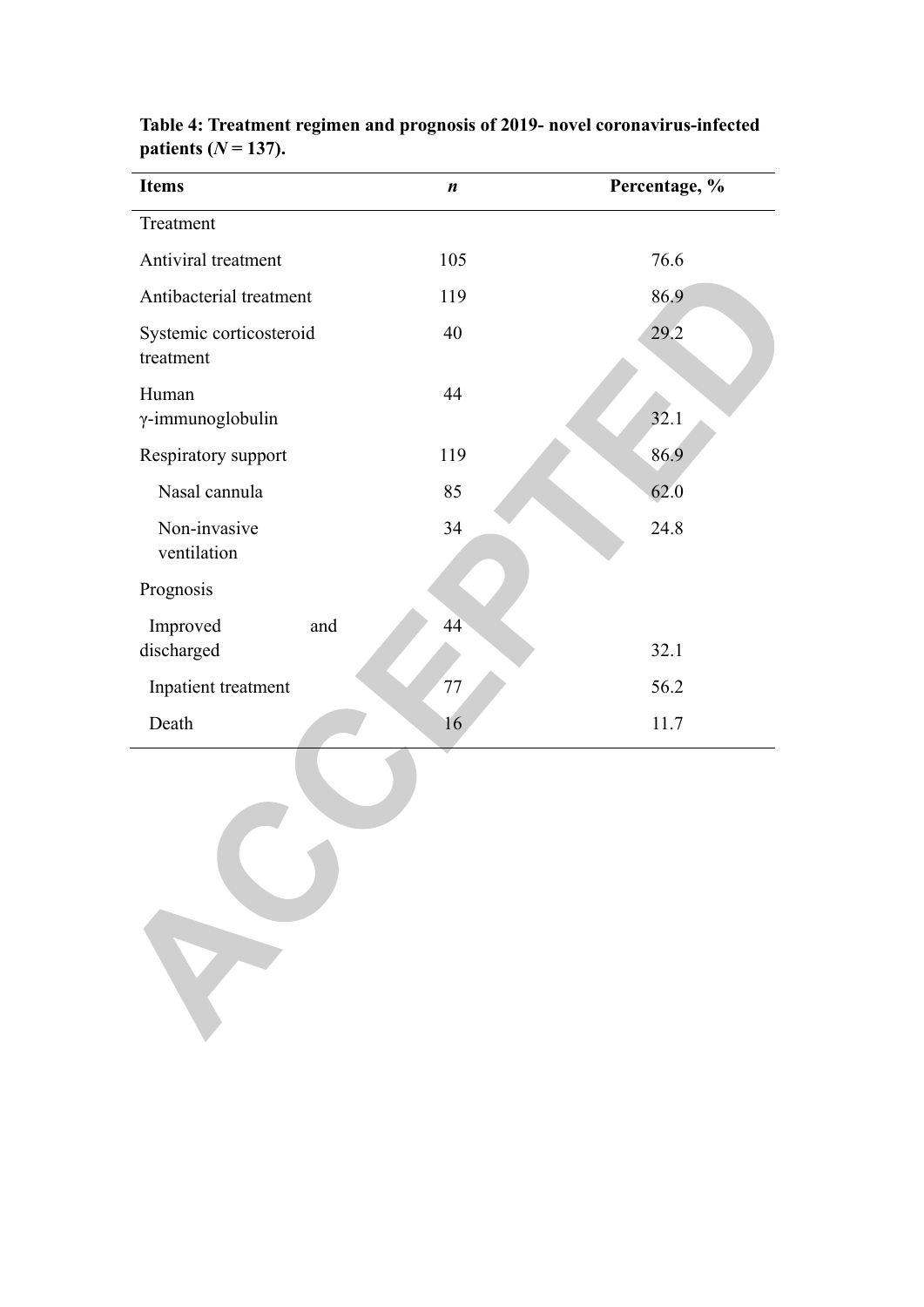

Figure 1: Regional distribution of 2019-nCoV-infected patients included in the study.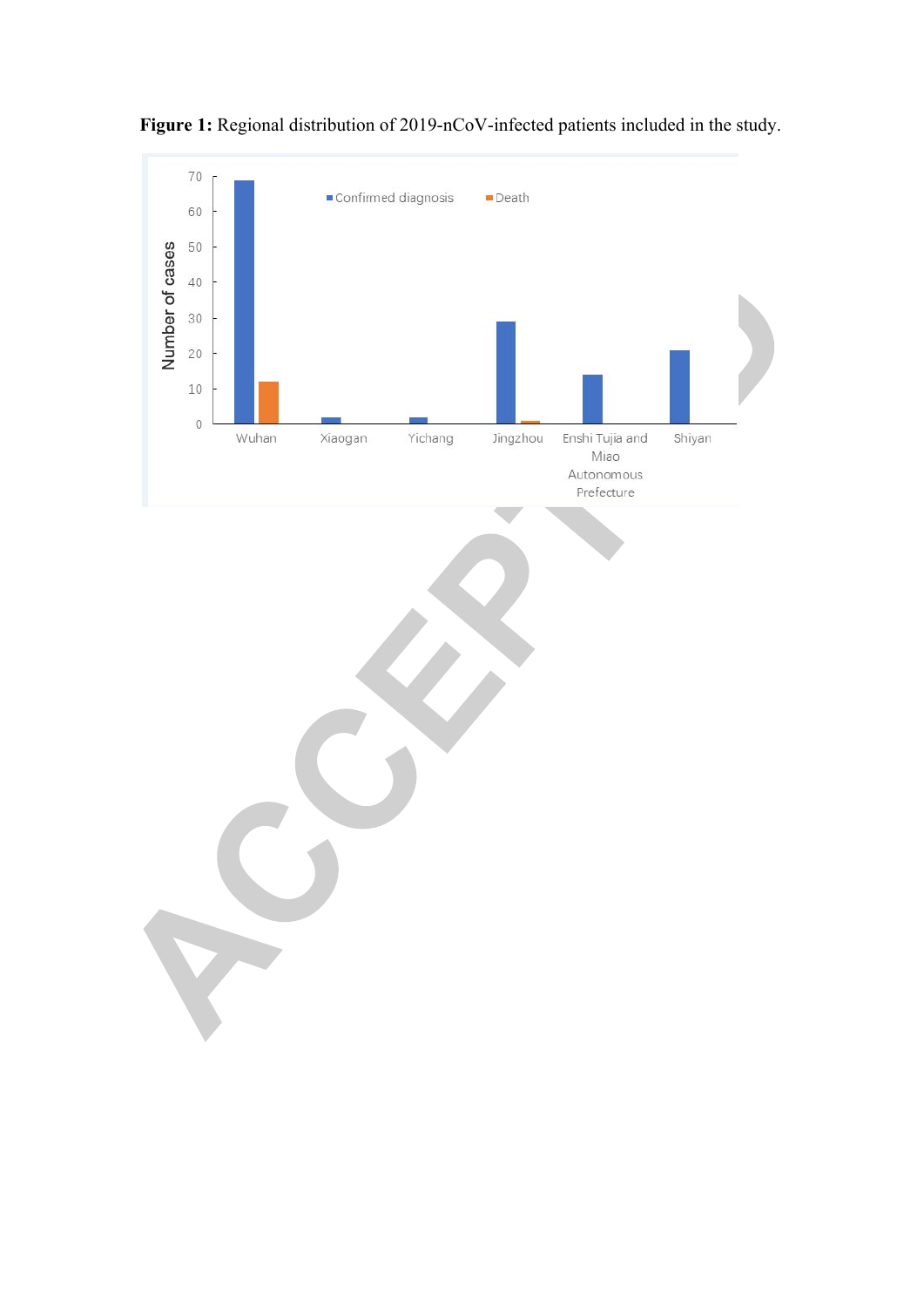Figure 2: Chest CT images of a 47-year-old female patient upon admission, who had symptoms of fever for 7 days and post-exertional shortness of breath for 2 days (A and B). Transverse chest CT images showed the bilateral multiple lobular and subsegmental areas of consolidation.